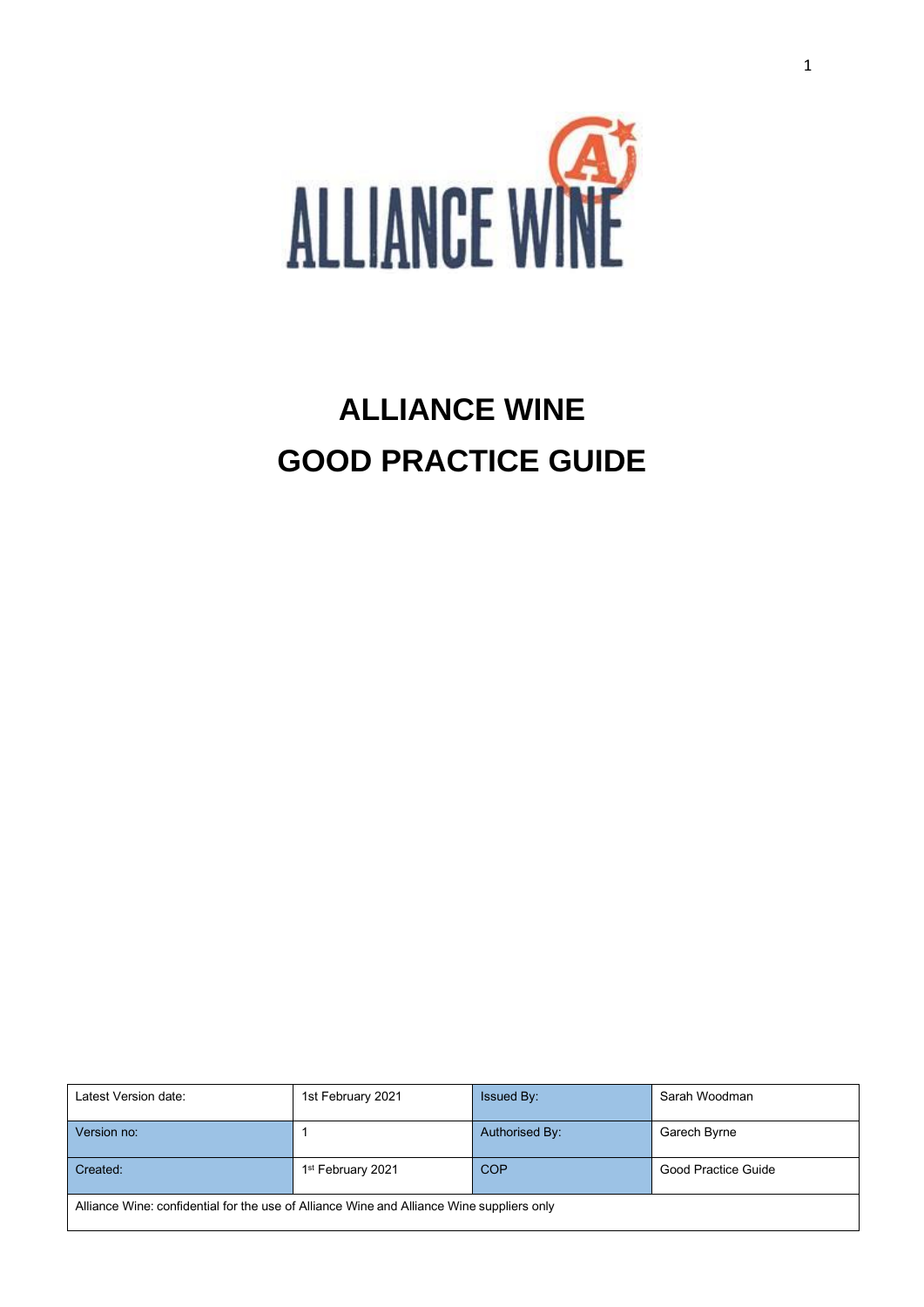## **Amendment History**

| <b>Version No.</b> | <b>Date</b>                                   | Change |
|--------------------|-----------------------------------------------|--------|
|                    | 1 <sup>st</sup> February 2021   First version |        |
|                    |                                               |        |
|                    |                                               |        |
|                    |                                               |        |
|                    |                                               |        |
|                    |                                               |        |

*This document is effective as of 1 st February 2021.*

| Latest Version date:                                                                      | 1st February 2021             | <b>Issued By:</b> | Sarah Woodman       |  |
|-------------------------------------------------------------------------------------------|-------------------------------|-------------------|---------------------|--|
| Version no:                                                                               |                               | Authorised By:    | Garech Byrne        |  |
| Created:                                                                                  | 1 <sup>st</sup> February 2021 | <b>COP</b>        | Good Practice Guide |  |
| Alliance Wine: confidential for the use of Alliance Wine and Alliance Wine suppliers only |                               |                   |                     |  |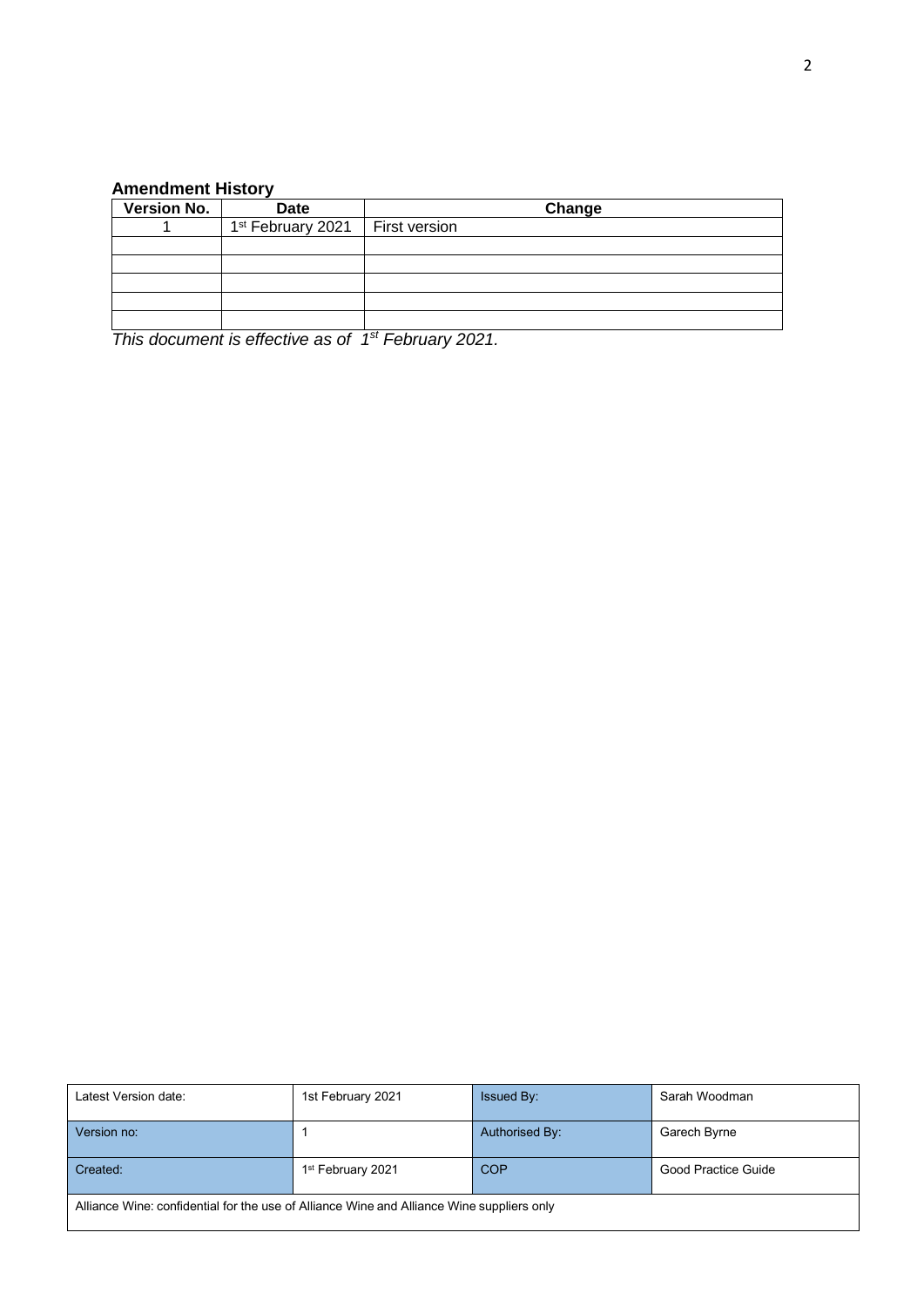## **Table of Contents**

| 8 |  |
|---|--|
|   |  |

| Latest Version date:                                                                      | 1st February 2021 | <b>Issued By:</b> | Sarah Woodman       |
|-------------------------------------------------------------------------------------------|-------------------|-------------------|---------------------|
| Version no:                                                                               |                   | Authorised By:    | Garech Byrne        |
| Created:                                                                                  | 1st February 2021 | <b>COP</b>        | Good Practice Guide |
| Alliance Wine: confidential for the use of Alliance Wine and Alliance Wine suppliers only |                   |                   |                     |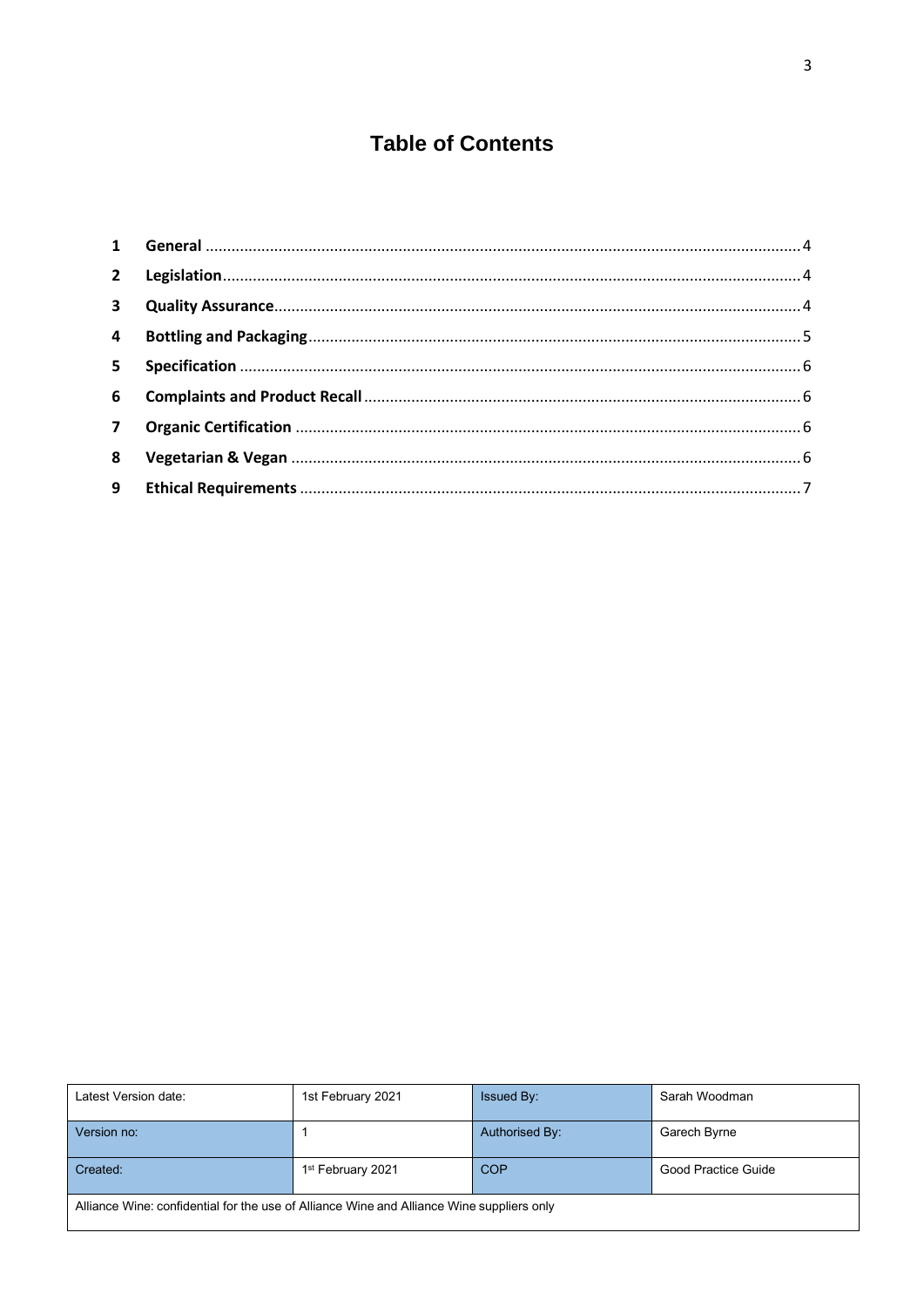### <span id="page-3-0"></span>**1 General**

- 1.1 This Good Practice Guide (GPG) provides the basic requirements that Suppliers are expected to meet when supplying wines to Alliance Wine.
- 1.2 This GPG aims to ensure good handling, manufacturing practices, control systems and traceability from suppliers producing product for Alliance Wine and our customers.
- 1.3 By supplying product to Alliance Wine you are agreeing to meet the requirements within this GPG.

## <span id="page-3-1"></span>**2 Legislation**

2.1 Suppliers must be aware of all local and UK legislation relating to the production, storage and shipment of products destined for the UK. Oenological practices and processes which are not listed in these regulations must not be used.

## <span id="page-3-2"></span>**3 Quality Assurance**

- 3.1 Suppliers are required to complete a supplier self-audit questionnaire and return to the Alliance Wine Technologist.
- 3.2 A food safety policy should be developed and communicated to all staff. This may include information such as food safety information, quality policies and commitment to food safety. A documented food safety management system must be in place and appropriate to the type of products supplied.
- 3.3 There must be full traceability for each product including all ingredients, packaging materials, movements of the wine in the cellar, production and through to final point of dispatch.
- 3.4 There must be a policy in place to ensure that wines comply with EU regulations for maximum permitted levels of pesticide residues, heavy metals and Ochratoxin A.
- 3.5 Procedures must be in place to ensure the effective management of allergenic materials. The supplier must inform Alliance Wine Technical where any allergens have been used in production, regardless of whether there is any trace in the final product. All staff should have allergen awareness training.
- 3.6 The winery should ensure proper cleaning, sterilisation and maintenance of the winery's materials and structure, which includes production and bottling areas.

| Latest Version date:                                                                      | 1st February 2021             | <b>Issued By:</b> | Sarah Woodman       |
|-------------------------------------------------------------------------------------------|-------------------------------|-------------------|---------------------|
| Version no:                                                                               |                               | Authorised By:    | Garech Byrne        |
| Created:                                                                                  | 1 <sup>st</sup> February 2021 | <b>COP</b>        | Good Practice Guide |
| Alliance Wine: confidential for the use of Alliance Wine and Alliance Wine suppliers only |                               |                   |                     |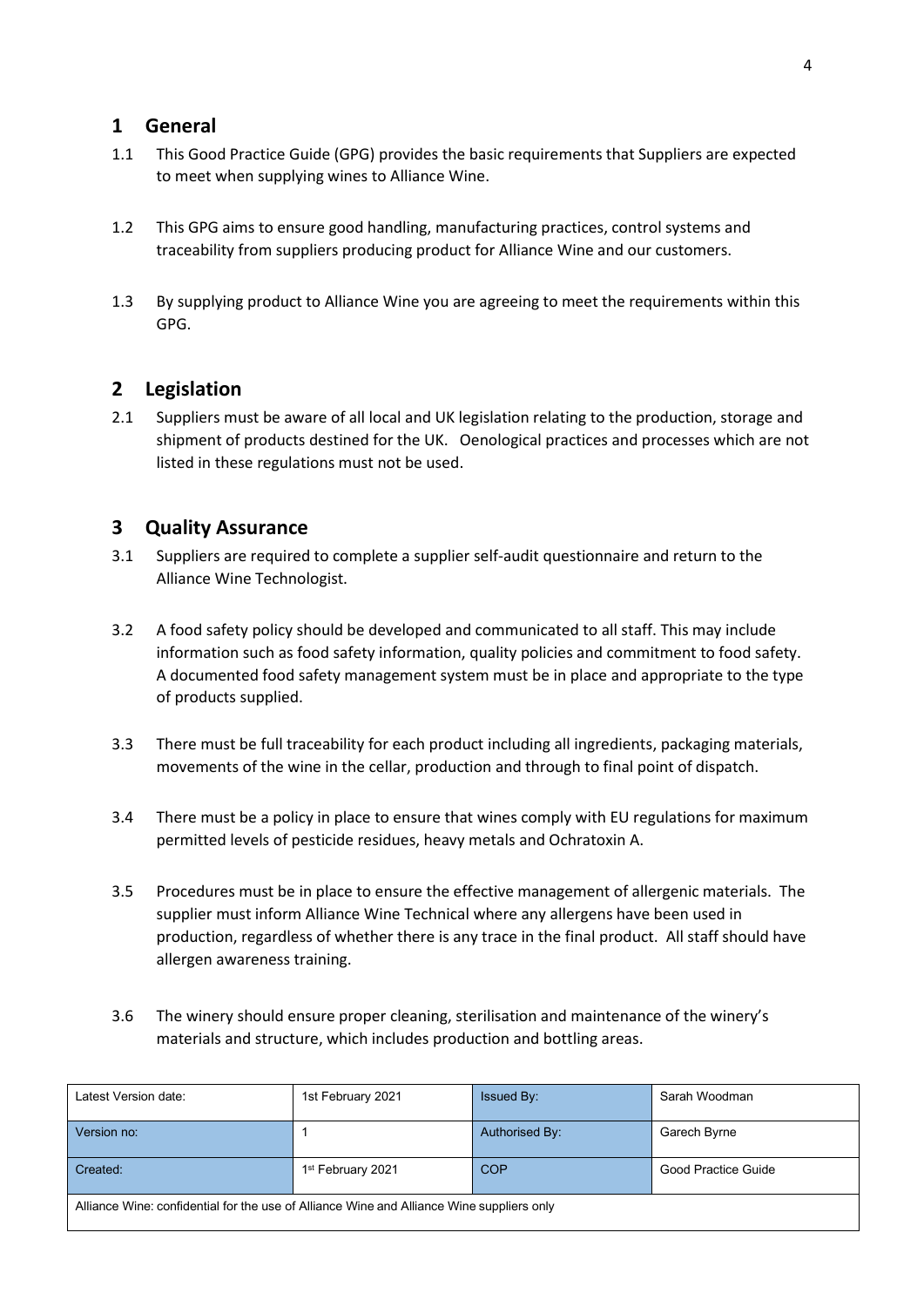- 3.7 Water used in the winery must be potable and comply with local legislation. The supplier must control the water quality on a regular basis and according to water sources/risk assessment.
- 3.8 The winery should have a procedure in place to manage glass and hard plastic breakages in all production areas.
- 3.9 A documented pest control process should be in place.
- 3.10 Genetically Modified ingredients must not be used in the process or production of wines supplied to Alliance Wine.

#### <span id="page-4-0"></span>**4 Bottling and Packaging**

- 4.1 All packaging materials must comply with all local, EU and UK regulations. Food contact certificates should be held where applicable.
- 4.2 The label must conform to local and UK regulations.
- 4.3 Closures must be good quality natural cork (FSC), DIAM or screwcap.
- 4.4 Cartons must be of good quality and fit for purpose.
- 4.5 The lot code should be printed onto the back label (or bottle if this is not possible). The preferred format is the Julian code with time if possible. (e.g LYYDDD HH:MM). The same lot code should also be printed onto the carton. The lot code must be correct, clear and legible.
- 4.6 Volume Control Preferably the e-mark should be shown if the average fill method has been used. Please refer to Weights & Measures Legislation for more detailed requirements. Volume control records must be kept.
- 4.7 Pallets must be ISPM15 compliant for products coming to the UK. Specific type of pallet requirement will be specified in the AW product specification. Pallet pads should be made from re-useable, taint free plastic material.

| Latest Version date:                                                                      | 1st February 2021             | Issued By:     | Sarah Woodman       |
|-------------------------------------------------------------------------------------------|-------------------------------|----------------|---------------------|
| Version no:                                                                               |                               | Authorised By: | Garech Byrne        |
| Created:                                                                                  | 1 <sup>st</sup> February 2021 | <b>COP</b>     | Good Practice Guide |
| Alliance Wine: confidential for the use of Alliance Wine and Alliance Wine suppliers only |                               |                |                     |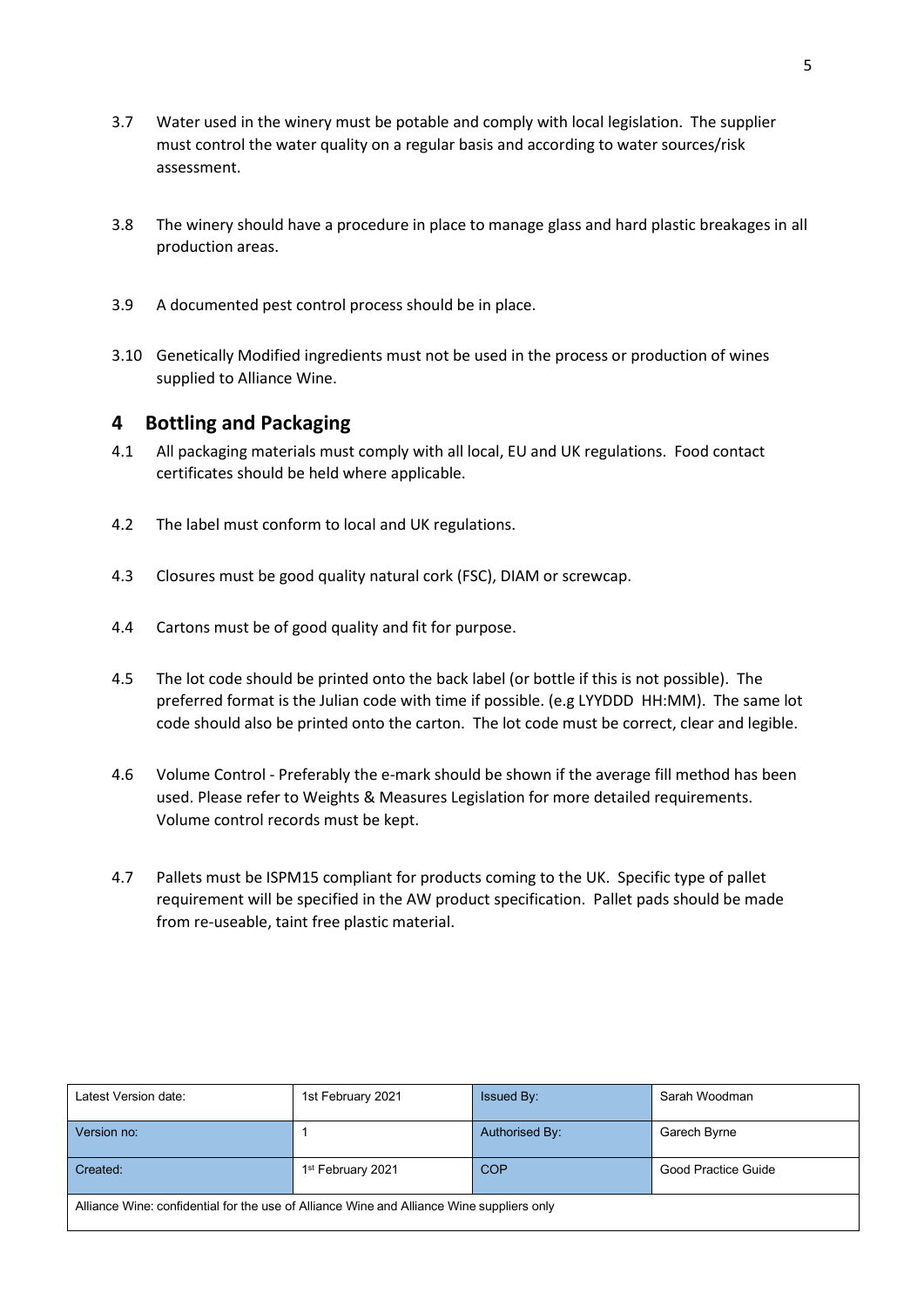## <span id="page-5-0"></span>**5 Specification**

- 5.1 An Alliance product specification will be created which will indicate all the specific product requirements and should be used as part of the production process.
- 5.2 Products must be supplied in accordance with the AW specification. Any changes to the wine or packaging which means the product falls outside of the AW specification must be immediately communicated to Alliance Wine before production commences.

## <span id="page-5-1"></span>**6 Complaints and Product Recall**

- 6.1 In the event of a customer complaint, Alliance Wine will notify the supplier within 2 working days of a non-trivial complaint. The supplier must respond within 2 working days with the results of their investigation and proposed corrective actions.
- 6.2 The supplier must have a product recall procedure in the event of a major incident where a wine poses potential significant risk to health and safety.

## <span id="page-5-2"></span>**7 Organic Certification**

- 7.1 It is the responsibility of any supplier of Organic products to ensure that their products are produced, packaged and sold in accordance with the relevant Organic legislation, and the rules laid down by SOPA (Scottish Organic Producers Association), of which Alliance Wine is a registered member.<http://www.sopa.org.uk/publications>
- 7.2 All relevant organic certificates must be forwarded to Alliance Wine prior to shipment.
- 7.3 A Certificate of Inspection must be forwarded Alliance Wine for shipments from non-EU countries.

## <span id="page-5-3"></span>**8 Vegetarian & Vegan**

- 8.1 The supplier must inform Alliance Wine Technical where any animal products have been used in production, regardless of whether there is any trace in the final product. Our definitions of vegetarian and vegan are below:
- 8.1.1 Vegetarians All meat, fish and poultry products and by-products must be avoided. If isinglass or animal gelatine has been used in the winemaking process, it is not suitable for vegetarians, even if removed in the final filtration.

| Latest Version date:                                                                      | 1st February 2021             | <b>Issued By:</b> | Sarah Woodman       |
|-------------------------------------------------------------------------------------------|-------------------------------|-------------------|---------------------|
| Version no:                                                                               |                               | Authorised By:    | Garech Byrne        |
| Created:                                                                                  | 1 <sup>st</sup> February 2021 | <b>COP</b>        | Good Practice Guide |
| Alliance Wine: confidential for the use of Alliance Wine and Alliance Wine suppliers only |                               |                   |                     |